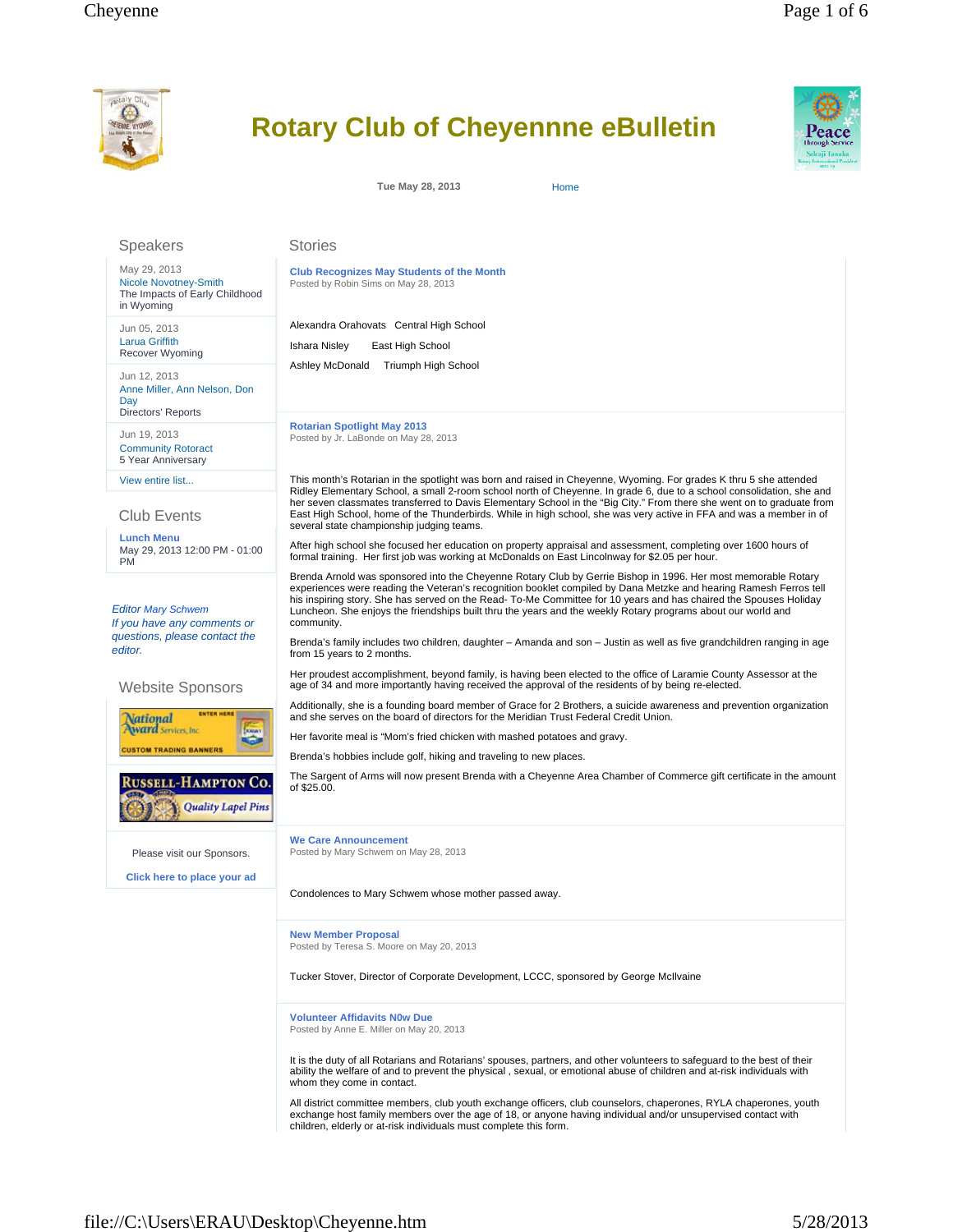The forms will be available at the Sergeant of Arms table or on the club website. You may also find it on the District website: http://www.clubrunner.ca/Data/5440//HTML/123612//VOLUNTEERAFFIDAVIT2012-2013.pdf Electronically submitted forms are not accepted.

They are due by July 1, 2013, the beginning of our new Rotary Year.

Please contact Anne Miller: Kyliescoob@aol.com if you have any questions.

**Chipping for a Cause** Posted by Mary Schwem on May 20, 2013

The Sunrise Rotary Club is excited to get our annual tournament plans underway!

This year we have selected to financially support the Foster Grandparents Program, Foster Kid Christmas Party, Rotary Foundation and the Sunrise Rotary Scholarship Program at Laramie County Community College. All of these organizations/programs help provide change in our community. The Foster Grandparents Program allows seniors in our community to reach out to children and youth by helping in classrooms, after school programs and safe houses. The<br>Foster Kids Christmas Party provides hope to foster children by providing them with a full holiday meal, a v many local, state and international projects. The Sunrise Scholarship Program at LCCC provides a scholarship to a male and female student at the local college, we are helping defray the cost of their education and financially assisting their pursuit of an education and dream.

The Sunrise Rotary Club asks for your support of the tournament. Enjoy some sun, play some golf and give back to Cheyenne by joining us on June 28<sup>th</sup>, 2013. Lunch will also be provided before the tournament begins.

Register early to secure your spot in the tournament, simply fill out the registration form and return it along with payment to the Rotary Foundation at 2916 Thomas Road, Cheyenne, WY 82009.

If you have any questions regarding golfing in the tournament or sponsorship opportunities, please contact Brenda Laird, Blaird@lccc.wy.edu.

**Changing your On-Line Directory Information** Posted by Mary Schwem on May 13, 2013

Go to cheyennerotary.org. And hit the login button on the right hand side of the website.

Once you have logged in, you screen should look like the one highlighted below.

Go down to the Directory Link and go to your name under the appropriate first letter of your last name. Click on your name and then the edit button. When you made your corrections click on

Save button.

If you wish to add your picture use the link after the directory link and download your picture following the directions provided.

Please contact Mary Schwem,, Mary.Schwem@erau.edu If you are having problems logging in.

**E-Ride-icate Polio**

Posted by Lawrence Finnegan on Apr 24, 2013

The Polio Plus Committee of the Rotary Club of Cheyenne is planning a fundraiser in the form of a motorcycle poker run scheduled for Saturday, June 15th. It's called "The e-RIDE-icate Polio Poker Run".

For those unfamiliar with a poker run, participants register, pay their entry fee, and sign a liability waiver at the starting point\*; then ride to four or five different, designated locations\*, picking up a poker card at each stop\*; and the best poker<br>hand at the last stop\* wins the poker run. This event will start at High Country Motor Sports, located on East Lincolnway).

The Committee's goals are:

· to introduce new people to Rotary,

· to make people aware of Rotary International's efforts to end polio, worldwide, and

to expand our fundraising beyond the scope of our Club members.

The Committee is looking for sponsorships and volunteers (at each location - that's what the "\*" is for – volunteers needed). Although we say that we're looking for support outside the Club, we certainly wouldn't turn a Cllub memeber down if they wanted to be a sponsor and/or a volunteer.

Remember, we're "this close" -- -- and gettin' closer.

Please contact a Committee member if you're interested: Mick Finnegean, Janet Lewis, Reed Shafer, Erin Begeman, Lin Davenport, Donna Beaman, Desiree Hannabach, Norma VanMatre, and Judy Weickum.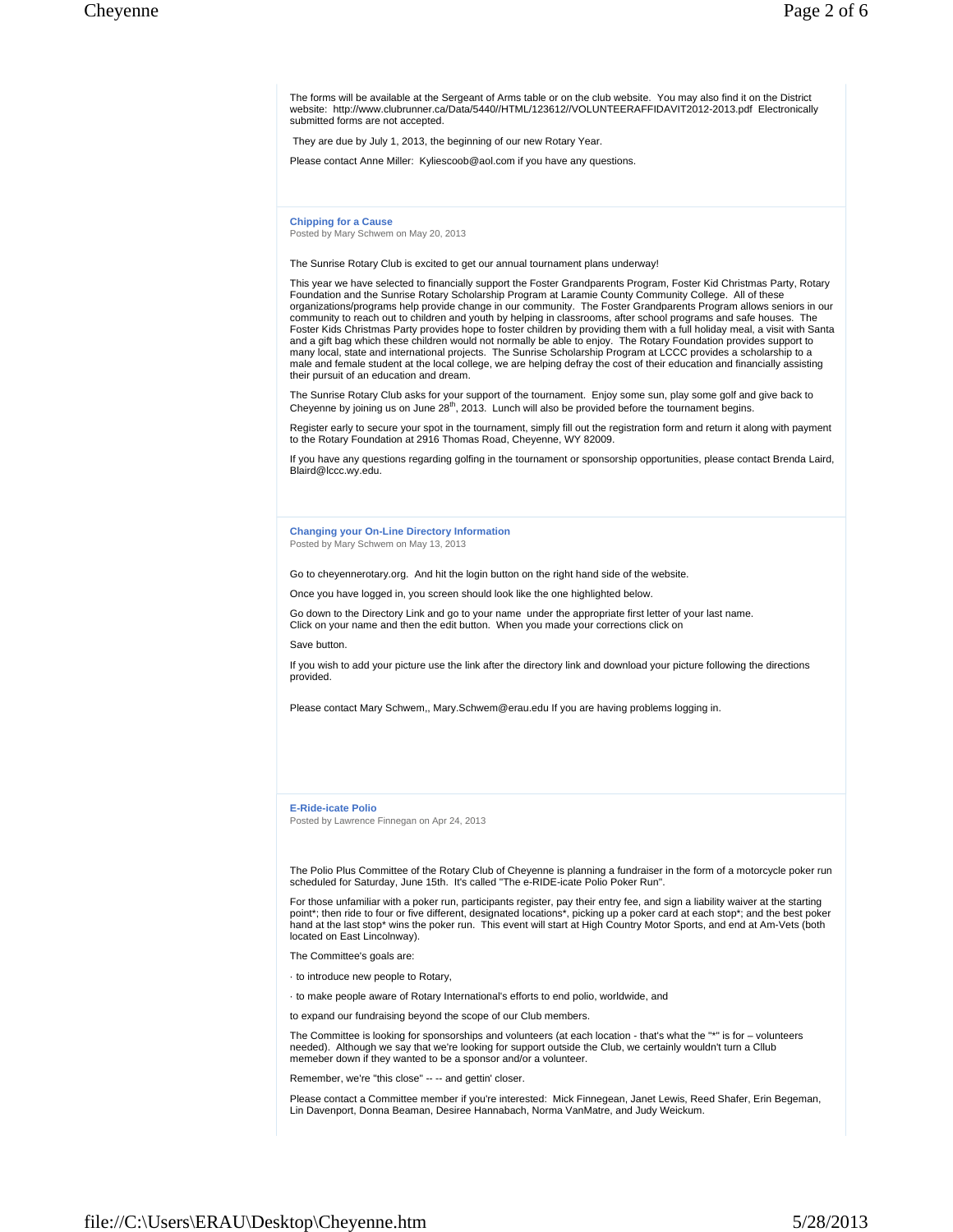**I Want Electronic Notices** Posted by Kim Withers

Hello Rotarians,

Over 40 Rotarians have already signed up for Electronic Dues Notice for this quarter's bill. If you would like to receive the dues notice electronically and you didn't sign up for electronic statement notices, and would like to receive them from the next quarter on, you can call Kim and leave a message at 633-6414 or email her, president@meridiantrustfcu..org, with a subject line "I want electronic notices."

Note: Electronic notices will be sent to email address on file with Club Runner.

Kim Withers

Rotary Club of Cheyenne

Sign up now for June 19, 2014 "Home Hospitalityâ€ Posted by Dana B. Metzke on Mar 11, 2013

Be a big part of hosting out-of-town Rotarians during the 2014 Rotary Conference to be held in Cheyenne.

Home Hospitality is a fun way to meet Rotarians from around the district by personally hosting them to dinner in your home.

Under the Home Hospitality program, Rotarians from the Cheyenne noon and Sunrise Clubs volunteer to host four to six visiting Rotarians to dinner the first evening of the Conference. In your beautiful home, you are free to create the menu and atmosphere; be it a patio barbecue, indoors under the chandelier or a catered affair.

Should you believe your personal culinary skills to be unsavory, fret not; you may host fellow Rotarians to one of Cheyenne's local eateries.

By evening's end you will have learned insights into other Clubs' doings, received a lot of compliments and to top it off, gained new friendships.

Yet another plus: By signing up now for Home Hospitality, you have more than a year to plan. Contact Da na Metzke, 634-8045 or chipgato@aol.com.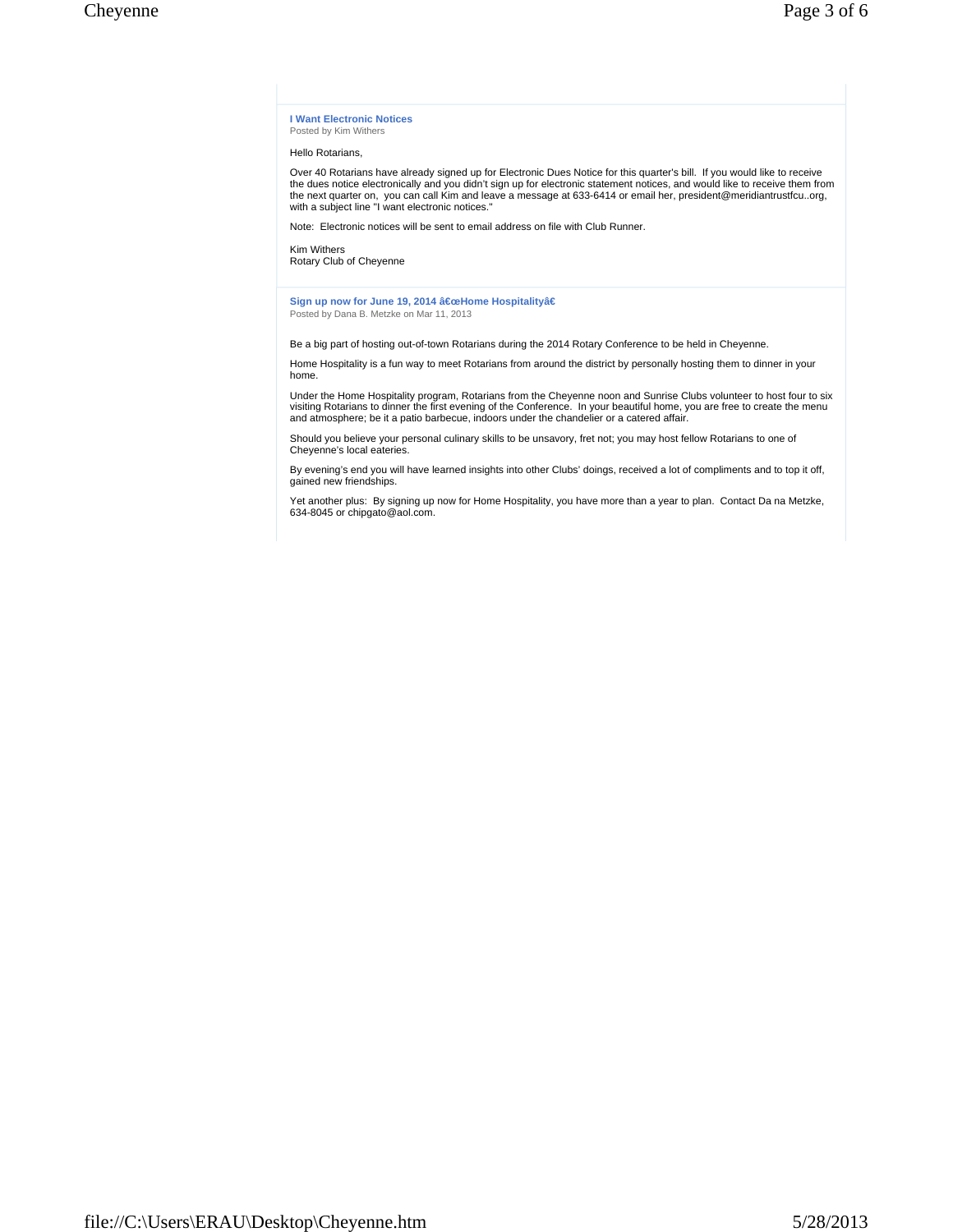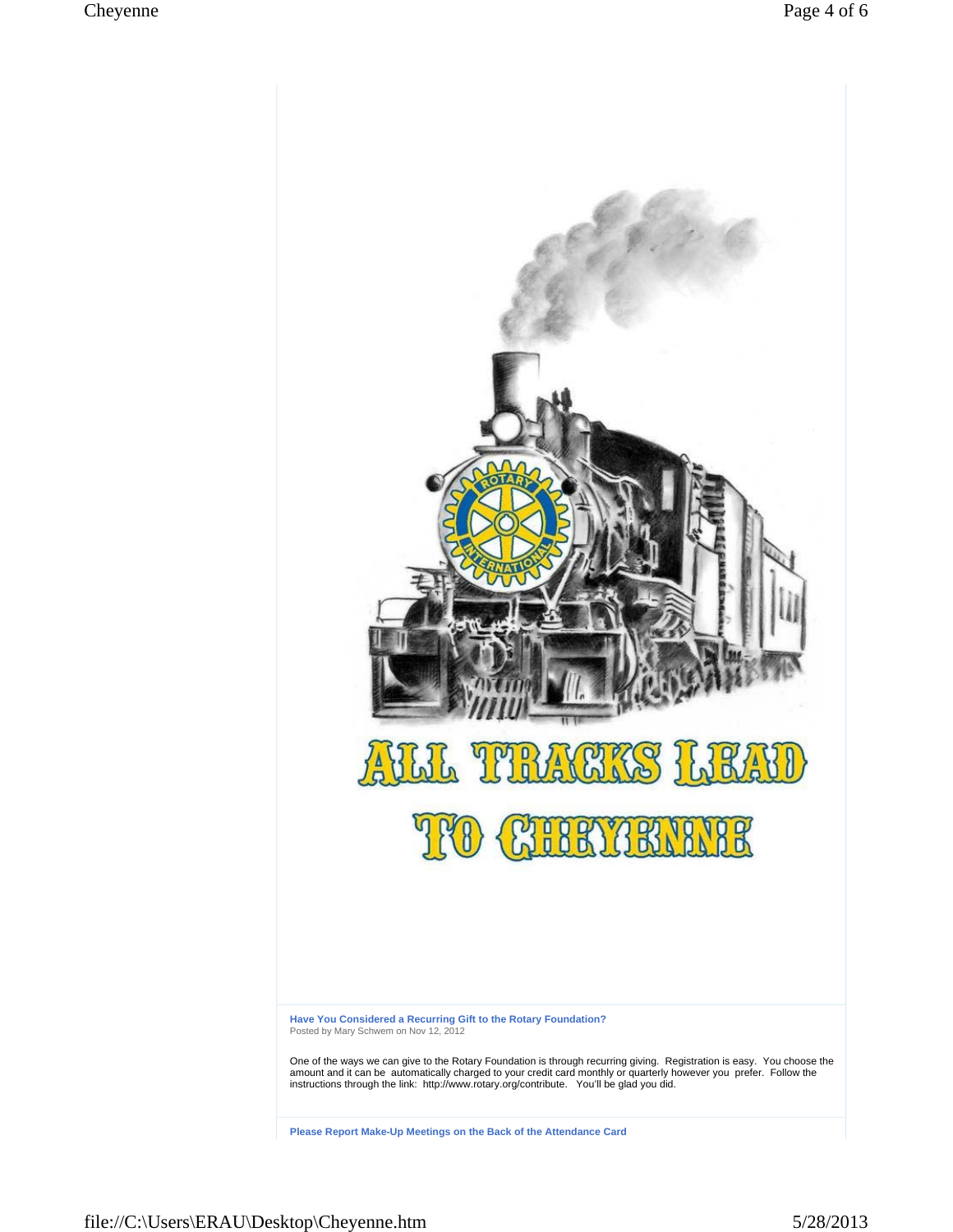Posted by Teresa S. Moore on Aug 06, 2012

If you attend another Club's meeting, a committee meeting or participate in any club sponsored activity, please be sure<br>to note it on the back of the attendance card. You just need the activity, your name and the date. By

**2012-13 Club Directors and Committee Chairs** Posted by Mary Schwem on Jan 23, 2013

| Club Service/Meetings - Sabrina Lane                                           | <b>Club Service/Public Relations - Kim Withers</b>              |
|--------------------------------------------------------------------------------|-----------------------------------------------------------------|
| <b>Programs - Brittany Ashby</b>                                               | <b>National Honor Society Insert - Darcee Snider</b>            |
| <b>Inspiration - Janet Lewis</b>                                               | Media/Photographer - Katharine Kunz-Wilkinson                   |
| Music- Sylvia Hackl                                                            | Website - Mary Schwem                                           |
| Valentine's Day Lunch - Donna Beaman                                           | COG - Mary Schwem                                               |
| Historian - Dave Foreman                                                       | <b>Club Directory - Tim Ellis, Mick Finnegan, Ed Wallace</b>    |
| <b>Banners - Jeannie Martinez</b>                                              | We Care - Mary Carroll                                          |
| <b>By-Laws - Scott Meier</b>                                                   | Facebook - Brittany Ashby                                       |
|                                                                                | Radio & Print PSA's - David Bush                                |
|                                                                                | <b>Television PSA's - Lee Wagner</b>                            |
| Club Service/Activities - Randy Ford                                           | <b>New Generations/RYLA - Chris Church</b>                      |
|                                                                                |                                                                 |
| <b>Cranium Cup - Lee Wagner</b>                                                | Highway Cleanup - Wayne Johnson                                 |
| <b>New Projects - Bob Womack</b>                                               | RYLA - Lori Schoene                                             |
| <b>Polio Plus - Mick Finnegan</b>                                              | Young RYLA - Kelly Wright                                       |
| Rotarian Spotlight - Harry LaBonde                                             | LCCC Rotaract - Jerri Griego                                    |
| Peaches - Derek Baker                                                          | <b>Community Rotaract - George McIlvaine / Darcee</b><br>Snider |
|                                                                                | <b>Interact - Lori Milllin - Central</b>                        |
|                                                                                | Sylvia Hackl - East                                             |
|                                                                                | Chad Craig - South                                              |
|                                                                                |                                                                 |
| Memebership/Vocational Service - Lori Millin                                   | <b>Community Service - Derek Baker</b>                          |
| Rotary 101 Orientation - Bill Gentle (Chair), Lucie<br>Osborn                  | St. Patrick's Day Lunch - Chris McRady                          |
| <b>New Member - James Bowers</b>                                               | Rural Appreciation - Phil Rosenlund                             |
| <b>Career Day - Katharine Wilkinson</b>                                        | <b>Discretionary Giving - Dave Cook</b>                         |
| <b>Rotary Party - Lori Millin</b>                                              | VA Santa Visit - Billie Addleman                                |
| Teacher of the Month - Jamie Markus                                            | <b>Meals on Wheels</b> - Rod Hartshorn                          |
|                                                                                |                                                                 |
| International Service - Ann Nelson                                             | <b>Community Service/Education - Don Day</b>                    |
| <b>World Community Service - Brent Lathrop</b>                                 | Student of the Month - Robyn Sims                               |
| Rotary International Foundation - Roger Schreiner                              | National Honor Society - Donna Beaman                           |
| World Peace Fellow/Amb. Scholarship - Lucie Osborn                             | <b>Read to Me - Jamie Markus</b>                                |
| <b>Picnic -</b> Chris McRady                                                   | <b>Dictionaries</b> - Brittany Ashby                            |
|                                                                                | <b>Nominating Committee</b>                                     |
| New Generations/Youth - Anne Miller                                            |                                                                 |
|                                                                                | Co-Chairs: Jim Applegate, Fred Baggs                            |
| <b>Christmas Party - James Bowers</b><br>Four Way Test Scholarship - Eric Todd |                                                                 |
|                                                                                |                                                                 |
| Youth Exchange - Beth Van De Wege                                              |                                                                 |
| Summer Youth Exchange - Beth Van De Wege                                       |                                                                 |